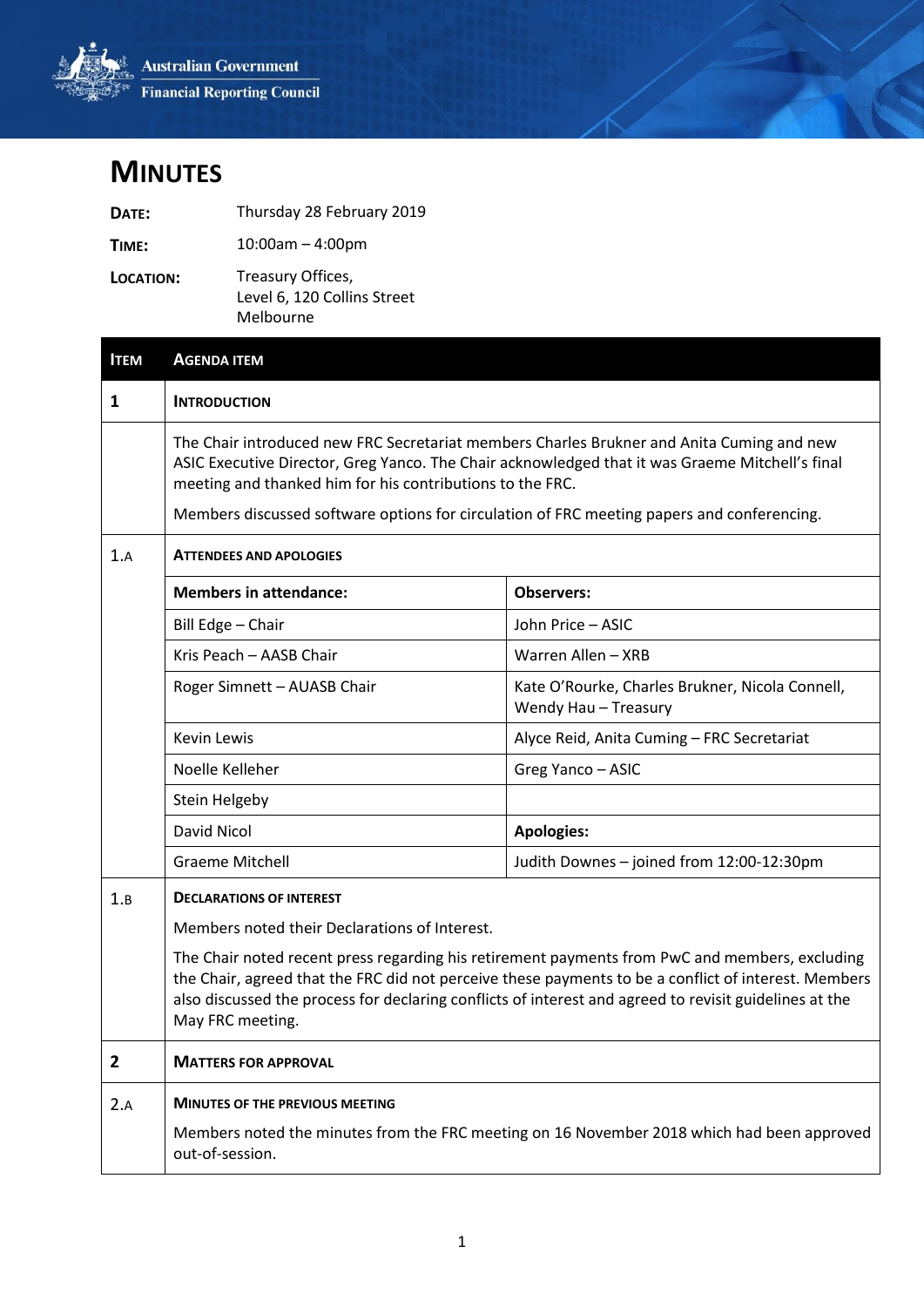| 2.B | <b>MATTERS ARISING</b>                                                                                                                                                                                                                                                                                                                                                                        |
|-----|-----------------------------------------------------------------------------------------------------------------------------------------------------------------------------------------------------------------------------------------------------------------------------------------------------------------------------------------------------------------------------------------------|
|     | Members noted that legal advice regarding the mandates of the FRC and AASB with respect to<br>external reporting, which was discussed at a specially scheduled FRC meeting on 12 December 2018,<br>had been finalised.                                                                                                                                                                        |
| 3   | <b>OVERSIGHT OF AUSTRALIAN STANDARDS</b>                                                                                                                                                                                                                                                                                                                                                      |
| 3.A | <b>ACCOUNTING STANDARDS</b>                                                                                                                                                                                                                                                                                                                                                                   |
|     | Kris Peach provided an update on the AASB's key priorities from November 2018 to February 2019<br>including:                                                                                                                                                                                                                                                                                  |
|     | AASB's deliberations on the submissions to ITC39 'Applying the IASB's Revised Conceptual<br>Framework and Solving the Reporting Entity and Special Purpose Financial Statement<br>Problems', user and preparer research, academic research and results of 160 targeted<br>discussions; and                                                                                                    |
|     | at the 19 February AASB meeting the Board decided to develop an Exposure Draft proposing<br>$\bullet$<br>to remove the ability for for-profit entities to self-assess and prepare SPFS, and require for-<br>profit entities that have to publicly lodge their financial statements to prepare some form of<br>GPFS. The new proposed second tier will be based on IFRS for SME's disclosures. |
| 3.B | <b>AUDITING STANDARDS</b>                                                                                                                                                                                                                                                                                                                                                                     |
|     | Professor Roger Simnett provided an update on the AUASB's key priorities from November 2018 to<br>February 2019 including:                                                                                                                                                                                                                                                                    |
|     | Roger's appointment as Chair of the IAASB's working group relating to Audits of Less Complex<br>$\bullet$<br>Entities;                                                                                                                                                                                                                                                                        |
|     | AUASB Consultation Paper on Agreed-Upon Procedures Engagements which closes on 18<br>٠<br>February 2019; and                                                                                                                                                                                                                                                                                  |
|     | AUASB and NZAuASB Technical Team collaboration.                                                                                                                                                                                                                                                                                                                                               |
| 4.  | <b>NOMINATIONS COMMITTEE UPDATE</b>                                                                                                                                                                                                                                                                                                                                                           |
| 4.A | REPORT BY AASB/AUASB CHAIRS ON PROPOSED APPOINTMENTS FOR 2020                                                                                                                                                                                                                                                                                                                                 |
|     | Members noted AASB and AUASB member appointments due to expire in 2019.                                                                                                                                                                                                                                                                                                                       |
|     | Members also noted that the International Financial Reporting Interpretations Committee was<br>seeking nominations for a corporate preparer.                                                                                                                                                                                                                                                  |
| 5.  | <b>OVERSIGHT OF AUDIT QUALITY</b>                                                                                                                                                                                                                                                                                                                                                             |
| 5.A | <b>FRC AUDIT QUALITY ACTION PLAN</b>                                                                                                                                                                                                                                                                                                                                                          |
|     | Members discussed the lastest ASIC Audit Inspection results, and noted updates to the FRC Audit<br><b>Quality Action Plan.</b>                                                                                                                                                                                                                                                                |
|     | Members discussed recent press regarding audit quality and agreed that it was necessary to clarify<br>that the FRC share the same view as ASIC and are continuing to work with them to improve audit<br>quality. Members agreed to issue a written statement outlining these views.                                                                                                           |
| 5.B | <b>FRC REVIEW OF AUDITOR DISCIPLINARY FUNCTIONS</b>                                                                                                                                                                                                                                                                                                                                           |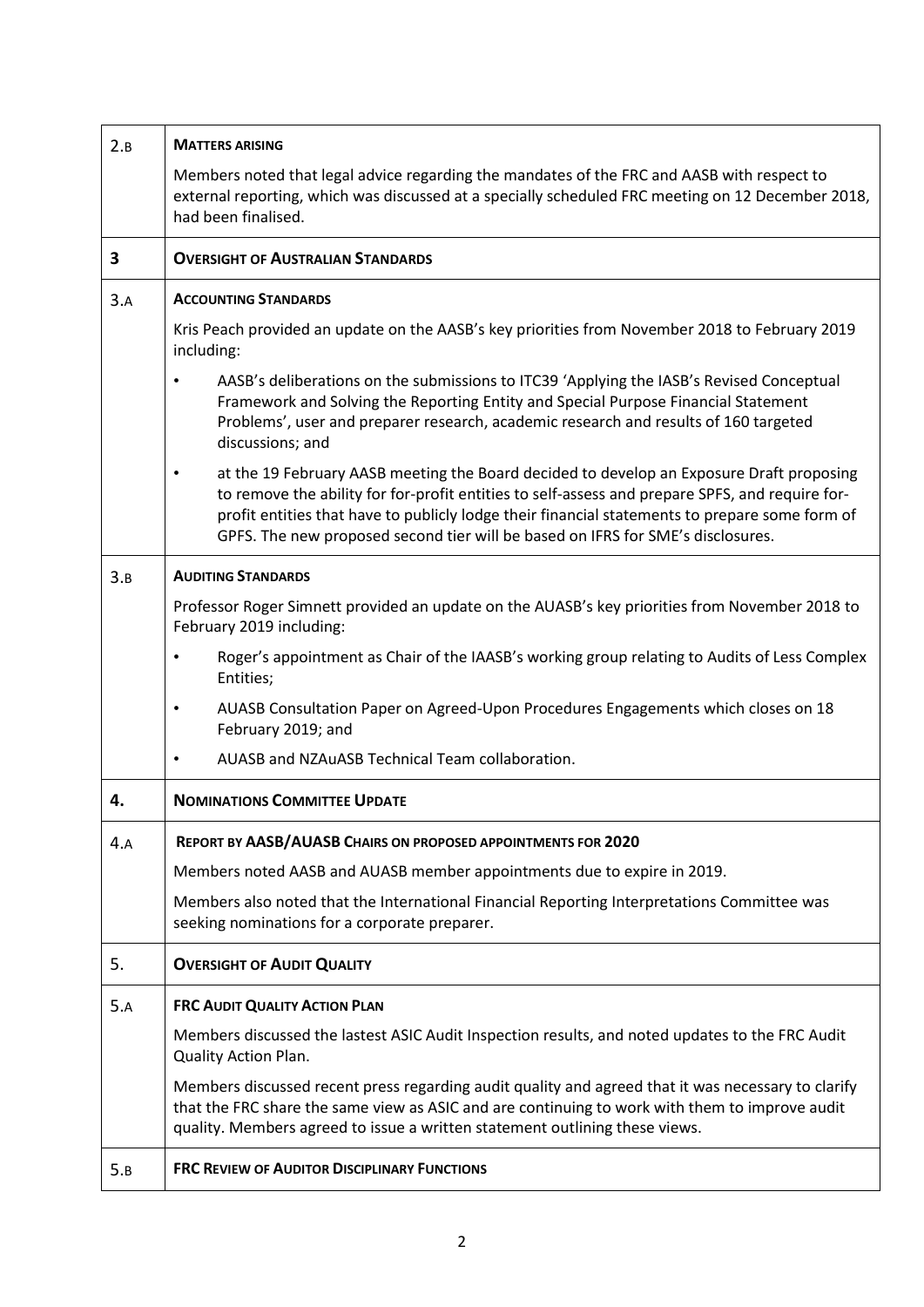|     | Members discussed the draft Auditor Disciplinary Processes Review (Review) and provided feedback<br>to the FRC Secretariat regarding the content and recommendations of the Review.                                                                                                                                                                                                          |
|-----|----------------------------------------------------------------------------------------------------------------------------------------------------------------------------------------------------------------------------------------------------------------------------------------------------------------------------------------------------------------------------------------------|
|     | Members noted that ASIC's implementation of the Financial Services Royal Commission's<br>recommendation for greater consideration of litigation as well as implementation of ASIC's new<br>Enforcement Program would impact on the findings of the Review.                                                                                                                                   |
|     | Members agreed to meet for final discussion/approval of the Review on 5 March 2019, ahead of the<br>Review being sent to the Assistant Treasurer on 7 March 2019.                                                                                                                                                                                                                            |
| 5.c | <b>INVESTOR SURVEY UPDATE</b>                                                                                                                                                                                                                                                                                                                                                                |
|     | Anne Waters, AUASB Senior Project Manager, attended to discuss the results of the FRC/AUASB<br>Investor Survey on perceptions of Audit Quality.                                                                                                                                                                                                                                              |
|     | Members noted that 60 per cent of investors agreed that audit quality was above average, however,<br>33 percent believe it is average and 7 per cent believe it is below average. Members agreed that the<br>results indicate that further work needs to be done to improve audit quality in Australia.                                                                                      |
|     | Members discussed whether to consult with Chief Financial Officers and credit providers to assess<br>their views on audit quality.                                                                                                                                                                                                                                                           |
| 5.D | <b>APPC, CA ANZ AND CPA INITIATIVES</b>                                                                                                                                                                                                                                                                                                                                                      |
|     | Members noted publications from the APPC, CA ANZ and CPA Australia:                                                                                                                                                                                                                                                                                                                          |
|     | An External Auditor's Guide to Improving Audit Quality Using Root Cause Analysis - a non-<br>authoritative guide developed by CA ANZ that defines root cause analysis (RCA) and explains<br>how audit practitioners can use it to identify and address the root causes of review and<br>inspection findings; and                                                                             |
|     | An External Auditor's Guide to Improving Audit Quality Using an Individual Recognition and<br>$\bullet$<br>Accountability Framework - a non-authoritative guide developed by CPA Australia that<br>describes best practices in developing a recognition and accountability framework for audit<br>practice leaders, audit engagement leaders and audit engagement quality control reviewers. |
|     | The Chair noted that he would be attending an APPC meeting with Anne Waters on 13 March 2019.                                                                                                                                                                                                                                                                                                |
| 6.  | <b>FINANCIAL SERVICES ROYAL COMMISSION</b>                                                                                                                                                                                                                                                                                                                                                   |
| 6A. | REVIEW OF IMPLICATIONS FOR FRC OF FINANCIAL SERVICES ROYAL COMMISSION REPORT                                                                                                                                                                                                                                                                                                                 |
|     | Members discussed the implications for the FRC, AASB and AUASB of the Financial Services Royal<br><b>Commission Report including:</b>                                                                                                                                                                                                                                                        |
|     | Recommendations around remuneration and accountability;<br>٠                                                                                                                                                                                                                                                                                                                                 |
|     | Culture and Governance; and                                                                                                                                                                                                                                                                                                                                                                  |
|     | Changes to ASIC including increased consideration of litigation and a new oversight body for<br>ASIC and APRA.                                                                                                                                                                                                                                                                               |
| 7   | <b>MONITORING AND INFLUENCING AUSTRALIAN DEVELOPMENTS</b>                                                                                                                                                                                                                                                                                                                                    |
| 7.A | <b>STAKEHOLDER REPORTS</b>                                                                                                                                                                                                                                                                                                                                                                   |
|     | Members reviewed reports from 13 stakeholders and matters of note included:                                                                                                                                                                                                                                                                                                                  |
|     | Submissions to AASB Consultation Paper ITC 39.                                                                                                                                                                                                                                                                                                                                               |